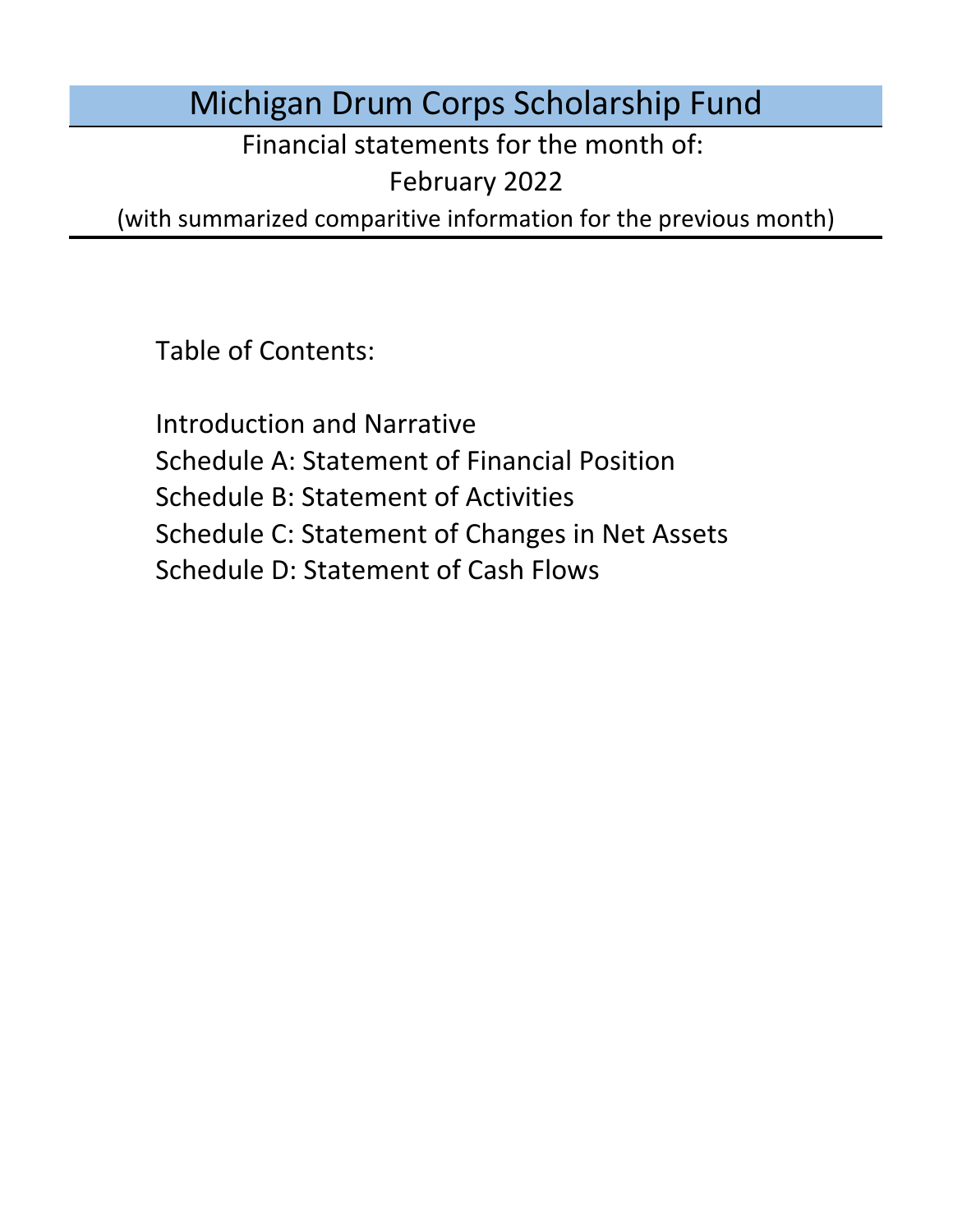### Introduction Introduction Introduction Introduction

Introduction<br>February marked the fifth month of our third year of operations with \$6 in net losses for expenses exceeding <u>Introduction</u><br>February marked the fifth month of our third year of operations with \$6 in net losses for expenses exceeding<br>donations received. To date, the Jason Fritz Memorial Endowment has a \$1,000 spendable balance and permanently restricted balance whose investment earnings will be used to support future scholarships.

One new scholarship application was received during February with a disbursement committee meeting pending in early March. To date, we have received two scholarship applications this fiscal year. The Jason Fritz Memorial<br>Scholarship is now live for applications! Scholarship is now live for applications!  $S$ Criotarship is now live for applications: Performance are the outstanding stations the outstanding scholarship for Emily Neher. put in a now live for applications:  $\frac{1}{2}$ One hew scholarship application was received during redruary with a disbursement committee ineeting pending in<br>Contact The data was been received two selectionship contientions this fixed wear. The been Filte Memorial the 2020 season and the scholarship fund the scholarship fund to the scholarship for the 2020 season.<br>Collection for the 2021 season. The 2021 season. The 2021 season. The 2021 season. The 2021 season. The 2021 s One hew scholarship application was received during redruary with a disbursement committee meeting pending in<br>Contact The state was been received two scholarship continues this fixed were The Jeese Filte Memorial One hew scholarship application was received during rebruary with a disbursement committee meeting pending in<br>early March. To date, we have received two scholarship applications this fiscal year. The Jason Fritz Memorial fully ividicit. To udte, we have received two scholarship applications this hscar year. The Jason Fritz Memoria<br>Coloradors with a mask except for the mask except for a mask except for the mask except for the substitution o capacity in the second state and produced to 50% capacity in the raise of the raison social gathering will be regulated by regulated by regulated by regulations with a construction of the regulated by regulated by regulate early ividicit. To date, we have received two scholarship applications this hscar year. The Jason Fritz Memorial<br>Collow the protections for the protective measures in a protection of the protective measures in the protecti One hew scholarship application was received during rebruary with a disbursement committee meeting per early March. To date, we have received two scholarship applications this fiscal year. The Jason Fritz Memorial<br>Sale also the change in the change of the change in the change of the change in the change of the change of th permanently restricted balance whose investment earnings will be used to support future scholarships.<br>One new scholarship application was received during February with a disbursement committee meeting pending in<br>early Marc

Qutroach offerts surrently underwy Outreach efforts currently underway for soliciting new donors and applicants include social media outreach,<br>contacting Drum Corps International for inclusion of our scholarship program on their website, and future attendan at the Michigan Color Guard Circuit winter guard and indoor percussion state finals in April. Between these efforts, prospective students with corps that have open positions, we anticipate receiving more applications in the near<br>future. January marked the fifth month of operations for the fund under its declared fiscal year. Cash for the early ividicit. To date, we have received two scholarship applications this fiscal year. The Jason Fritz ivienforial<br>Scholarship is now live for applications!<br>Outreach efforts currently underway for soliciting new donors a at the Michigan Color Guard Circuit winter guard and indoor percussion state finals in April. Between these efforts,<br>continued outreach from corps through the rest of the audition season, and DCI's "Fill Every Corps" initi case basis and will be in contact with the board as more specific information in the board as more specific in ite, the Jason Fritz Memorial Endowment has a \$1,000 spendable balance and a \$12,461.48<br>alance whose investment earnings will be used to support future scholarships.<br>lication was received during February with a disbursemen our third year of operations with \$6 in net looses for expenses exceeding<br>our third wenter operations with S a 51,000 spendable balance and a \$12,461.4:<br>First Memorial Endowment has a \$1,000 spendable balance and a \$12,461  $\mathsf{future}$  . The board have been actively working towards website improvements, branding towards website improvements, branding towards website improvements, branding towards website improvements, branding towards website i on the 2021 season. Until a vaccine is developed, he believes all audition and rehearsal camps will be all audition and rehearsal camps will be all audition and rehearsal camps will be all audition and rehearsal camps will the 2021 season. Until a vaccine is developed, he believes all audition and rehearsal camps will be all audition and rehearsal camps will be all audition and rehearsal camps will be all audition and rehearsal camps will be property leases, vehicle loans, and other operations, and other operations, and they have raised in the sponsored students have shared students have shared students have shared students have shared they are at risk of a  $1$ Outreach efforts currently underway for soliciting new donors and applicants include social media outreach,<br>contactive Rume Game International factor lucion of sumprisonal applicants include social media outletens chan limited opportunities based on location may actually receive more feedback from a wider variety of instructors. continued out each nom corps through the rest or the addition season, and bers  $\tau$  in every corps initiative to ma Tracting Drum Corps International for inclusion of our scholarship program on their website, and future attendance<br>he Michigan Color Guard Circuit winter guard and indoor percussion state finals in April. Between these eff Outreach enorts currently underway for soliciting new donors and applicants include social media outreach,<br>contextive Denis Come International for including of engagle leading appearance of the incurrents. and future atten continued outreach from corps through the rest of the audition season, and DCI's "Fill Every Corps" initiative to match  $\mathsf{future} = \mathsf{future}$  $\frac{1}{2}$  contacting bruin Corps international for inclusion or our scholarship pr virtual drum major and leadership clinics as well as a new Expert Lesson Series designed for beginning for beginning  $\alpha$ put each end is currently underway for soliciting new donor at the Michigan Color Guard Circuit winter guard and indoor percussion state finals in April. Between these efforts,<br>continued outreach from corps through the rest of the audition season, and DCI's "Fill Every Corps" initi contacting Drum Corps International for inclusion of our scholarship program on their website, and future attendance family after shows.  $s$  funds received one new application during March but disputed no funds for students during the students during the students during the students during the students during the students during the students during the stu at the bolumean color guard circuit willter guard and muour percussion state mials in April. Between these enors,<br>continued outliers the creation of the will be east of the sudition occupied DCVs (Cill ExempCome/) initiati tonthrough through the Michigan Drum Corps Scholarship Fund plans to use the Michigan Scholarship and the mich<br>The constitute students with school that have apply applicate we entitled to use this mappe conflictions in the  $\frac{d}{dt}$  and investment management management of an endowment for  $\frac{d}{dt}$ at the iviluitigan color Guard circuit wiffer guard and muodi percussion state mials in Appli. Between these end ts,<br>continued outliership application as a base and the exist of the sudition as associated BOK. (Cill Exemp continued out each nom corps through the rest of the addition season, and bers in mevery corps initiative to match<br>we expective students with some that have expected in the additions (like the management conditations in t future. Scholarship Fundamental Correct Fundamental plans and music percussion state mials in April. Detween these enon<br>Académie de cities els formes availables in the forts of the scultive cases as and DOVs (Cill Fundraising Camp  $P$ ar disputed for  $\mathcal{P}$  and  $\mathcal{P}$  and  $\mathcal{P}$  and  $\mathcal{P}$  are  $\mathcal{P}$  and  $\mathcal{P}$  are  $\mathcal{P}$  and  $\mathcal{P}$  are  $\mathcal{P}$  and  $\mathcal{P}$  are  $\mathcal{P}$  and  $\mathcal{P}$  are  $\mathcal{P}$  and  $\mathcal{P}$  are  $\mathcal{P}$  and  $\mathcal{P}$ Unit each entity Came International for Southing Hew donors and applicants include social media outreach,<br>contextive Davis Community on the motional for including of sourceled white was accessed the incode its conditions o contacting bruni corps international for inclusion or our scholarship program on their website, and ruture atl<br>The end of the end of the end of the endowment and have and have and have and have and have and have and have continued outreach from corps through the rest of the audition season, and DCI's "Fill Every Corps" initiative to match<br>we see attice students with some that have again positions we entitled to get its parameter and in the Outreach efforts currently underway for soliciting fiew donors and applicants include social fileura outreach,<br>The Society of the Society of the Society for the the theory of the threshold, we now also the theory of the t  $2020$  and this year's sponsored studients, we had a total of four students matching with the corps three corps three corps three corps three corps three corps three corps three corps three corps three corps three corps t future.

### month is 2009. Financial recap. \$205 of the total cash on hand is currently restricted to maintain restricted to maintain  $\mathcal{L}$  $\frac{745}{200}$  restricted than  $\frac{1}{200}$  of the total cash on  $\frac{1}{200}$  restricted to maintain  $\frac{1}{200}$  restricted to maintain  $\frac{1}{200}$  restricted to maintain  $\frac{1}{200}$  restricted to maintain  $\frac{1}{200}$  restric e Solomonto as decisions as decisions are made. The provided as decisions are made. The provided as decisions are made. The provided as decisions are made. The provided as decisions are made. The provided as  $\epsilon$  $$ 35 of Division 1 *Division 1 Class corps, officially kicked off on June 30th with show selections* based on fancy conducted virtually, housing sites will be more difficult to find, and an increased emphasis on hygiene and  $\frac{m_{\text{union}}}{2}$ more difficult to find, and an increased emphasis on hygiene and substantial process improvements for each ensemble. Potential to the ensemble of ensemble. Potential to the ensemble On November 9th, Pfizer and Biontech announced a vaccine candidate to prevent COVID-19 that was found to be  $\frac{1}{2}$ mancial. Necap August 12 mittee meetings, research, and discussions are only and discussions are only annual meeting for the annual meeting for the annual meeting for the annual meeting for the annual meeting for the annual meeting for t instruction sessions. River City Rhythm continues to host their RCR Winter Experience and Distant Harmonies programs for virtual instruction and performance opportunities. Legends has not announced a virtual learning has not announced a virtual learning materials in the second and performance of announced a virtual learning mate  $T_{\text{inert}}$  announced Theorem for video auditions, monthly classes, and private auditions, monthly classes, and private  $T_{\text{inert}}$ <u>international security</u> Rhythm continues to host the international Recruit Recruit Recruit Harmonies and Distance and Distance and Distance and Distance and Distance and Distance and Distance and Distance and Distance and  $\mathbf{F}_{\text{in}}$  and the 2020 season in contact with all sponsored students from the 2020 season as we prepare for the 2020 season as we prepare for the 2020 season as we prepare for the 2020 season as we prepare for the 202 2021 season and has confirmed that Abbey Trach is participated with River City Rhythm and Jaden McCallum will be a season of the River City Rhythm and Jaden McCallum will be a season of the River City Rhythm and Jaden McCa  $T$ manciar $\vec{R}$  received no new applications during May but paid  $\vec{S}$ and approved one new application for Echo Bennett during June. We use during  $\frac{1}{2}$ une. We used the  $\frac{400}{2}$  $2020$  and this year's sponsored students, we have a total of four students marching with the corps three corps that summer: Jaden McCallum and Echo Bennett with Phantom Regiment, Abbey Trach with River City Rhythm, and Kaitlyn Colyer Jaden McCallum and Echo Bennett with Phantom Regiment, Abbey Trach with River City Rhythm, and Kaitlyn Colyer with the Madison Scouts. The Madison Scouts. The Madison Scouts. They participate they participated in the Wales of the Wales of the Wales of the Wales of the Wales of the Wales of the Wales of the Wales of the Wales of th

Liquid assets on hand: \$2,282.85 and the state of the state of the state of the state of the state of the state of the state of the state of the state of the state of the state of the state of the state of the state of the

Donations: 0 donations received in February. 7 donations received this fiscal year.<br>Disbursements: 0 program related disbursements made during February. 1 program related disbursement made this<br>fiscal year.  $\mathsf{f}$ iscal year. Program invoice charged to the business checking account. Program expected to the business are expected to the business are expected to the business are expected to the business are expected to the bus  $\epsilon$  fiscal year. The monthly Digital Ocean involves charged to the business charged to the business checking account. Donations: 0 donations received in February. 7 donations received this fiscal year.<br>Disbursements: 0 program related disbursements made during February. 1 program related disbursement made thi<br>fiscal year.<br>Einancial Narrat  $L_{\text{S}}$  assets on  $\mathcal{L}_{\text{S}}$  $D<sub>2</sub>$  donations received during  $D<sub>2</sub>$  during  $D<sub>3</sub>$  during  $D<sub>4</sub>$  during  $D<sub>5</sub>$  during  $D<sub>6</sub>$ following the annual meeting of voting drum corps directors in January 2021. The board will continue to monitor the  $\bf{f}$ iscal year. The board continues to monitor the marching arts and will provide updates to all interested updates to all interested updates to all interested updates to all interested updates to all interested update fiscal year. Cavaliers, Colts, Madison Scouts, and Phantom Regiment in their respective home regions. All of our sponsored  $\rho$  fiscal year. We will be participating with  $\rho$  and  $\rho$  and  $\rho$  with Phantom Regiment. We will be participating with Phantom Regiment. We will be participate with Phantom Regiment  $\rho$  and  $\rho$  and  $\rho$  and  $\rho$  an  ${\bf fixed}$  year. Crossmen has not refund requests to  ${\bf C}$  $\Gamma$  madison  $\Gamma$  with the Madison Scouts. Note that  $C$  refund requests to  $\Gamma$  refund requests to  $\Gamma$ Financial Recapation Recapation Company of the company of the company of the company of the company of the company of the company of the company of the company of the company of the company of the company of the company of

### Financial Narrative  $E$ inancial Narrativo **Financial Narrative** Financial Recap Disbursements: 0 program related disbursements during December. 0 program related disbursements made this fiscal 0 disbursements July. 2 program related disbursements have been made this Disbursements: 0 program related disbursements during August. 2 program related disbursements have been made this financial warractive

Cash for the month is \$6.00 lower than January for our monthly Digital Ocean expense. \$205 of the total cash on hand is restricted to maintain minimum reserve requirements and \$49 is restricted for the Jason Fritz Memorial With the cancellation of the 2020 season, program experience are expenses are expected to either remain at the year-to-Endowment for donations to be transferred to BCCF. Financial Narrative **Financial Narrative**<br>536.00 lower than January for our monthly Digita<br>549 is reprise to be transferred to BCCF. is restricted to maintain minimum reserve requirements and \$49 is restricted for the Jason Fritz Memorial<br>Endowment for donations to be transferred to BCCF.<br>-Disbursements: 0 program related disbursements during October. 0 program related disbursements made this fiscal Donations: 4 PayPal donations transferred in November.  $\mathbf{F}$ . Financial Narrative

Program related expenses had no activity during February. Administrative expenses are up \$6.00 for the monthly the 2021 season. Administrative expenses are up the monthly Digital Ocean invoice charged to the monthly Digital Ocean invoice charged to the monthly Digital Ocean invoice charged to the monthly Digital Ocean invoice charg Program related expenses had no activity during February. Administrative expenses are up 50.00 for the monthl<br>Digital Ossen invoice month is 18.000 lower than June 2005 of the total cash on the total cash on hand is currently restricted to maintain  $\frac{1}{2}$  $\mathbf{C}$ September – August though the bylaws stated that the organization's declared fiscal year runs from Program related expenses had no activity during February. Administrative expenses are up \$6.00 for the monthly<br>Disitel Osean invaise lower than November. 205 of the total cash on hand is currently reserved to maintain minimum reserved to main Discusse in lated curences had no estimity during February. Administrative curences are un CC 00 for the memble Digital Ocean invoice. The contract of the contract of the contract of the contract of the contract of the contract of the contract of the contract of the contract of the contract of the contract of the contract of the con Program related expenses had no activity during February. Administrative expenses are up \$6.00 for the monthly<br>Digital Ocean invoice.<br>No contributions were received during February. Restricted funds for the Jason Fritz Mem Program related expenses had no activity during February. Administrative expenses are up \$6.00 for the monthly<br>Bit is done for the confirmation for final confirmation for final confirmation from from from from from from f the Madison Scouts for the Madison Scouts for the Madison Scouts for the Madison of the Madison has been rolled forward into the Madison has been rolled for ward into the Madison has been rolled for ward into the Madison o by the corps in June. Prepaid adjustments were made during May for Jaden's and Abbey's sponsorships to recognize Program related expenses had no activity during February. Administrative expenses are up \$6.00 for the monthly<br>- $\overline{\phantom{a}}$  Digital Ocean Invoice.

No contributions were received during February. Restricted funds for the Jason Fritz Memorial Endowment are brok down as follows: \$12,461,48 is nermanently restricted as the cornus of the endowment and \$1,000 is invested as an opening spendable balance. Endowment earnings will be separately classified as investment performance reports are received and become available for use solely for the purpose of the Jason Fritz Memorial Scholarship, subject to<br>availability of funds and surficent interest. To data as investment activity are not have been reseived from availability of funds and applicant interest. To date, no investment activity reports have been received from the Battle<br>Creak Community Foundation so no revenue or evenings have been recepted. Unused funds will be reinves Creek Community redinguiton so no revenue or expenses have been recorded. Onased rangs will be reinvested in th<br>Corpus of the endowment. All funds are managed in accordance with Generally Accorded Accounting Principles in creak community Foundation so no revenue or expenses have been recorded. Onased rands will be reinvested in the<br>corpus of the endowment. All funds are managed in accordance with Generally Accepted Accounting Principles in Creek Community Foundation so no revenue or expenses have been recorded. Unused funds will be reinvested in the<br>commo of the endowment, All funds are monoged in accordance with Concretty Assembly Assembly Principles in the filing fee, and Paypal fees. Accepted Accounting Principles in the United States. United States. $\frac{1}{2}$  as follows. The first month of operations for the fund in our second first month in  $\frac{1}{2}$  and  $\frac{1}{2}$ opering spendable balance. Endowment earlings will be separately classified as investment performance reports a<br>Interioral and handware available for use only for the number of the lange Filte Managital Cabalanchine subjec oorpas of the enabwment. All ranas are managed in accordance with defierally Accepted Accounting Frinc<br>Heitod States United States. down as follows: \$12,461.48 is permanently restricted as the corpus of the endowment and \$1,000 is invested as opening spend corpus of the endowment. All funds are managed in accordance with Generally Accepted Accounting Principles in the United States. The General ly Accepted Accounting Principles in the United Accepted Accounting Principles in the United States. down as follows: \$12,461.48 is permanently restricted as the corpus of the endowment and \$1,000 is invested as an opening spendable balance. Endowment earnings will be separately classified as investment performance reports<br>species and has experienced in former solds for the summer sold the lease Fritz Manuscial Scholarship subject to No funds are currently restricted by outside donors. All restrictions made by the Board are included under under under under the Board are included under the Board are included under the Board are included under under the opening spendable balance. Endowment earnings will be separately classified as investment performance reports a Program relations did not change during March. Administrative expenses are up \$6.00 for the monthly Digital March. Administrative expenses are up \$6.00 for the monthly Digital March. Administrative expenses are up \$6.00 fo Creek Community Foundation so no revenue or expenses have been recorded. Unused funds will be reinvested in the Program relations did not change during April. Administrative expenses are up \$6.000 for the monthly Digital Digital Digital Digital Digital Digital Digital Digital Digital Digital Digital Digital Digital Digital Digital D availability of funds and applicant interest. To date, no investment activity reports have been received from the Battle rehunary marked the first month of our third year of operations with S6 in deplotes for expendents excelling<br>permanently restricted balance whose multiple states and corps season of the drum corps season with a significanc United States.<br>United States. down as follows: \$12,461.48 is permanently restricted as the corpus of the endowment and \$1,000 is invested as an opening spendable balance. Endowment earnings will be separately classified as investment performance reports are and applicant interest. United States. Will be reinvested in the corpus of the endowment. All funds are managed in the endowment. All funds are managed in the endowment. All funds are managed in the endowment. All funds ar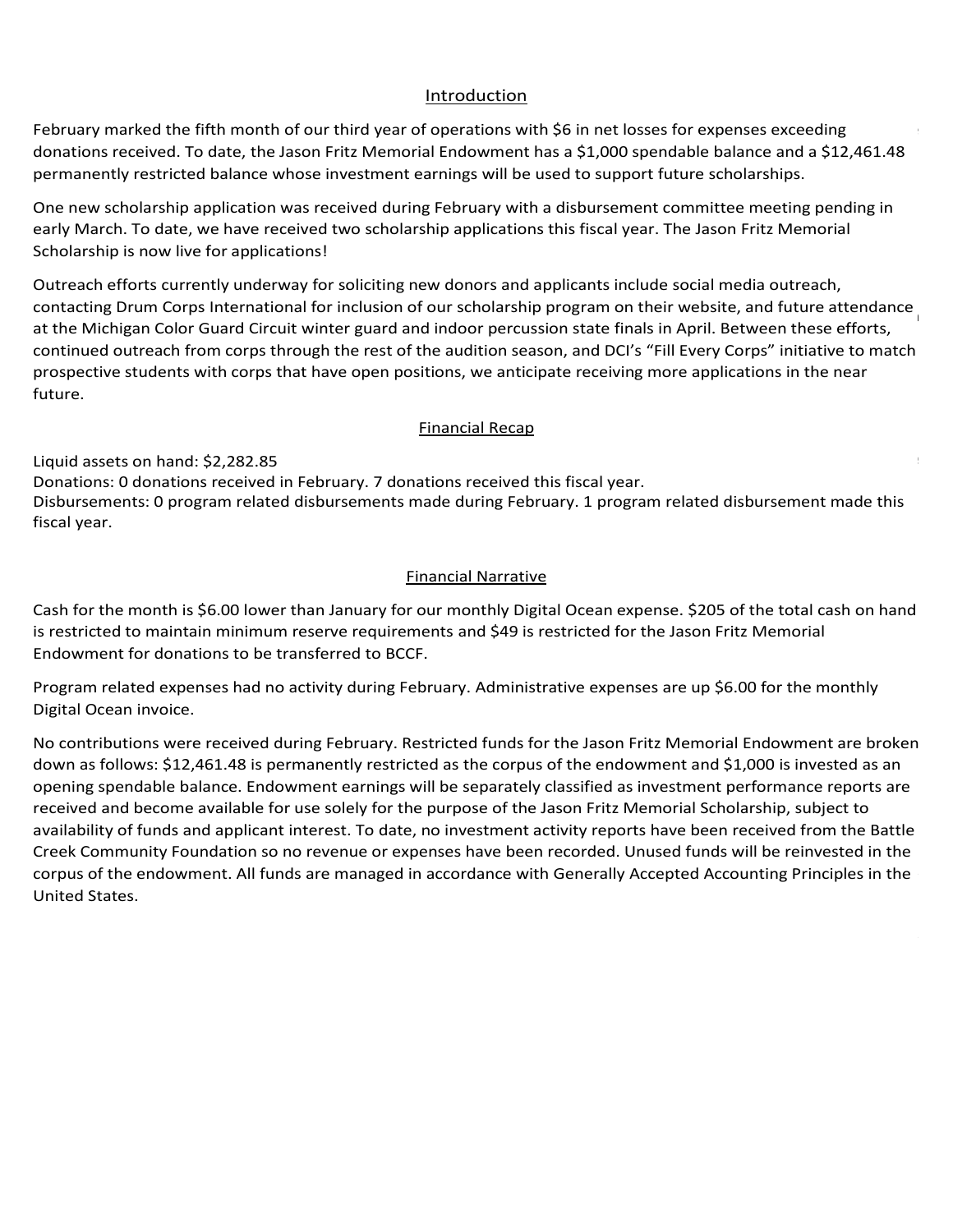### **Michigan Drum Corps Scholarship Fund 2:38 PM Statement of Financial Position 1976 1976 03/05/2022**

As of February 28, 2022 **Accrual Basis Accrual Basis Accrual Basis** 

|                                                   | Feb 2022  | <b>Jan 2022</b> |
|---------------------------------------------------|-----------|-----------------|
| <b>ASSETS</b>                                     |           |                 |
| <b>Current Assets</b>                             |           |                 |
| Cash                                              |           |                 |
| <b>Checking Account</b>                           | 2,445.85  | 2,451.85        |
| <b>Savings Account</b>                            | 91.00     | 91.00           |
| <b>Less: Reserve Requirements</b>                 | (205.00)  | (205.00)        |
| <b>Less: Restricted Funds for Endowment</b>       | (49.00)   | (49.00)         |
| <b>Total Unrestricted Cash</b>                    | 2,282.85  | 2,288.85        |
| <b>Restricted Cash</b>                            | 254.00    | 254.00          |
| <b>Total Checking/Savings</b>                     | 2,536.85  | 2,542.85        |
| <b>Accounts Receivable</b>                        |           |                 |
| <b>Accounts Receivable</b>                        | 0.00      | 0.00            |
| <b>Pledges Receivable</b>                         | 0.00      | 0.00            |
| <b>Allowance for Uncollectibles</b>               | 0.00      | 0.00            |
| <b>Total Accounts Receivable</b>                  | 0.00      | 0.00            |
| <b>Total Current Assets</b>                       | 2,536.85  | 2,542.85        |
| <b>Fixed Assets</b>                               |           |                 |
| <b>Property, Plant, &amp; Equipment</b>           | 0.00      | 0.00            |
| <b>Total Fixed Assets</b>                         | 0.00      | 0.00            |
| <b>Other Assets</b>                               |           |                 |
| <b>Marketable Securities</b>                      | 0.00      | 0.00            |
| <b>Prepaid Expenses</b>                           | 500.00    | 500.00          |
| <b>Other Assets</b>                               | 0.00      | 0.00            |
| Jason Fritz Endowment - Spendable Balance         | 1,000.00  | 1,000.00        |
| <b>Jason Fritz Endowment - Restricted Balance</b> | 12,461.48 | 12,461.48       |
| <b>Total Other Assets</b>                         | 13,961.48 | 13,961.48       |
| <b>TOTAL ASSETS</b>                               | 16,498.33 | 16,504.33       |
| <b>LIABILITIES &amp; EQUITY</b>                   |           |                 |
| <b>Liabilities</b>                                |           |                 |
| <b>Current Liabilities</b>                        |           |                 |
| <b>Accounts Payable</b>                           | 0.00      | 0.00            |
| <b>Total Accounts Payable</b>                     | 0.00      | 0.00            |
| <b>Other Current Liabilities</b>                  |           |                 |
| <b>Salaries and Wages Payable</b>                 | 0.00      | 0.00            |
| <b>Total Other Current Liabilities</b>            | 0.00      | 0.00            |
| <b>Total Current Liabilities</b>                  | 0.00      | 0.00            |
| <b>Long Term Liabilities</b>                      |           |                 |
| <b>Notes Payable</b>                              | 0.00      | 0.00            |
| <b>Total Long Term Liabilities</b>                | $0.00\,$  | 0.00            |
| <b>Total Liabilities</b>                          | 0.00      | 0.00            |
| <b>Equity</b>                                     |           |                 |
| <b>Unrestricted Net Assets</b>                    | 3,036.85  | 3,042.85        |
| <b>Donor Restricted Net Assets</b>                | 13,461.48 | 13,461.48       |
| <b>Total Equity</b>                               | 16,498.33 | 16,504.33       |
| <b>TOTAL LIABILITIES &amp; EQUITY</b>             | 16,498.33 | 16,504.33       |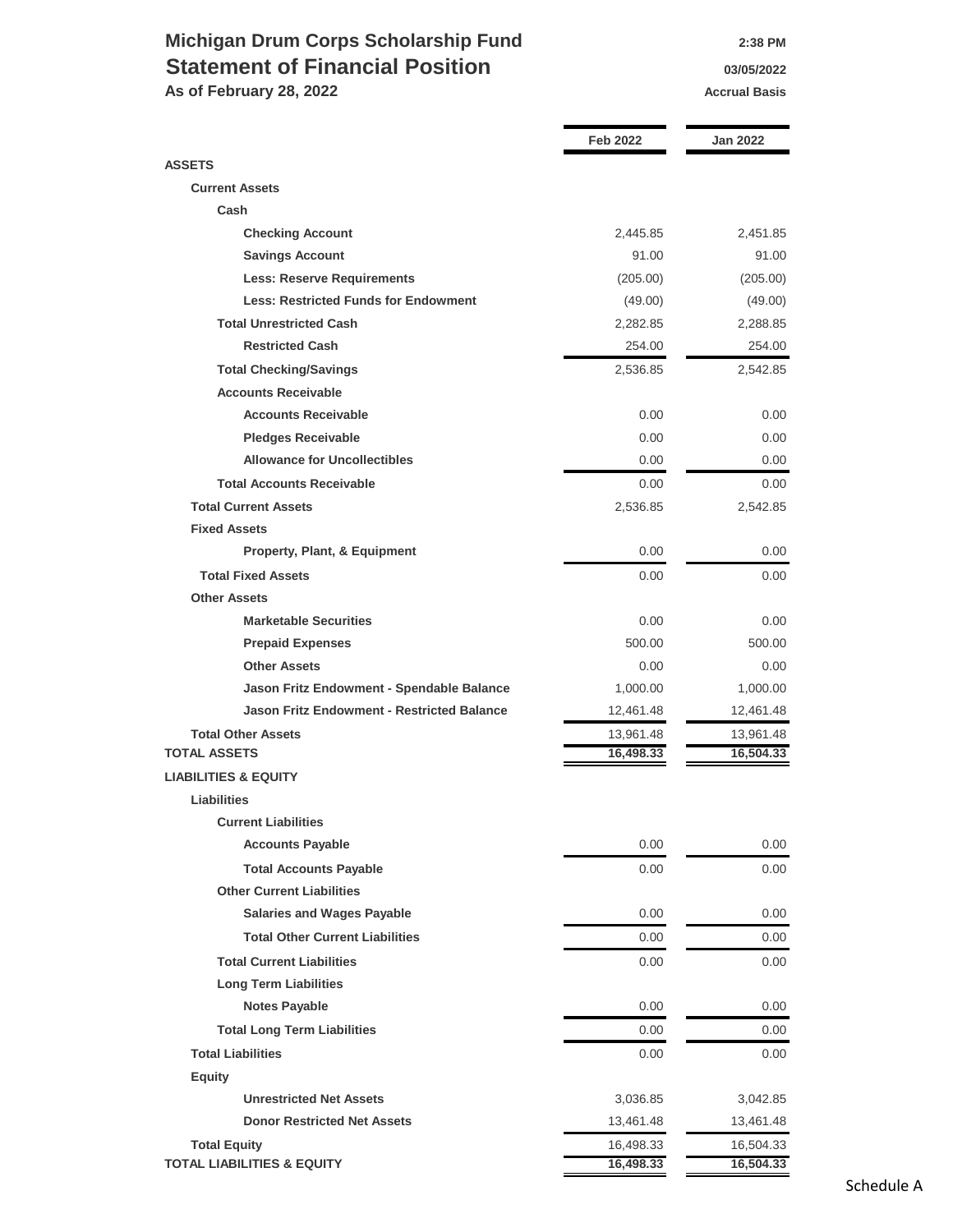### **Michigan Drum Corps Scholarship Fund 2:38 PM** 2:38 PM **Statement of Activities 13/05/2022 February 2022 Accrual Basis Accrual Basis Accrual Basis**

|                                      | <b>Feb 2022</b> | <b>Jan 2022</b> | <b>Year to Date</b> |
|--------------------------------------|-----------------|-----------------|---------------------|
| <b>Ordinary Income/Expense</b>       |                 |                 |                     |
| Income                               |                 |                 |                     |
| <b>Contributions</b>                 |                 |                 |                     |
| <b>Individual Contributions</b>      | 0.00            | 586.48          | 2,896.59            |
| <b>Corporate Contributions</b>       | 0.00            | 0.00            | 0.00                |
| <b>Gifts in Kind</b>                 | 0.00            | 0.00            | 0.00                |
| <b>Total Contributions</b>           | 0.00            | 586.48          | 2,896.59            |
| <b>Major Gifts</b>                   | 0.00            | 0.00            | 0.00                |
| <b>Investments</b>                   |                 |                 |                     |
| <b>Interest Income</b>               | 0.00            | 0.00            | 0.00                |
| <b>Investments</b>                   | 0.00            | 0.00            | 0.00                |
| <b>Other Income</b>                  | 0.00            | 0.00            | 0.00                |
| <b>Total Investments</b>             | 0.00            | 0.00            | 0.00                |
| <b>Other Income</b>                  | 0.00            | 0.00            | 0.00                |
| <b>Total Income</b>                  | 0.00            | 586.48          | 2,896.59            |
| <b>Expense</b>                       |                 |                 |                     |
| <b>Program Expenses</b>              |                 |                 |                     |
| <b>Auditions &amp; Camp Fees</b>     | 0.00            | 0.00            | 125.00              |
| <b>Member Tuition</b>                | 0.00            | 0.00            | 0.00                |
| <b>Other Program Expenses</b>        | 0.00            | 0.00            | 0.00                |
| <b>Total Program Expenses</b>        | 0.00            | 0.00            | 125.00              |
| <b>Administrative Expenses</b>       |                 |                 |                     |
| <b>Supplies</b>                      | 0.00            | 0.00            | 0.00                |
| <b>Postage</b>                       | 0.00            | 0.00            | 0.00                |
| <b>Travel</b>                        | 0.00            | 0.00            | 0.00                |
| <b>Registration Fees</b>             | 0.00            | 0.00            | 0.00                |
| <b>Software Purchases</b>            | 0.00            | 0.00            | 0.00                |
| <b>Other Expenses</b>                | 0.00            | 0.00            | 0.00                |
| <b>Contract Services</b>             | 0.00            | 0.00            | 0.00                |
| <b>Website Expenses</b>              | 6.00            | 6.00            | 30.00               |
| <b>Fundraising Expenses</b>          | 0.00            | 0.00            | 0.00                |
| <b>Bank Fees</b>                     | 0.00            | 0.00            | $-0.04$             |
| <b>Paypal Fees</b>                   | 0.00            | 0.00            | 42.00               |
| <b>Total Administrative Expenses</b> | 6.00            | 6.00            | 71.96               |
| <b>Total Expenses</b>                | 6.00            | 6.00            | 196.96              |
| <b>Net Income</b>                    | $-6.00$         | 580.48          | 2,699.63            |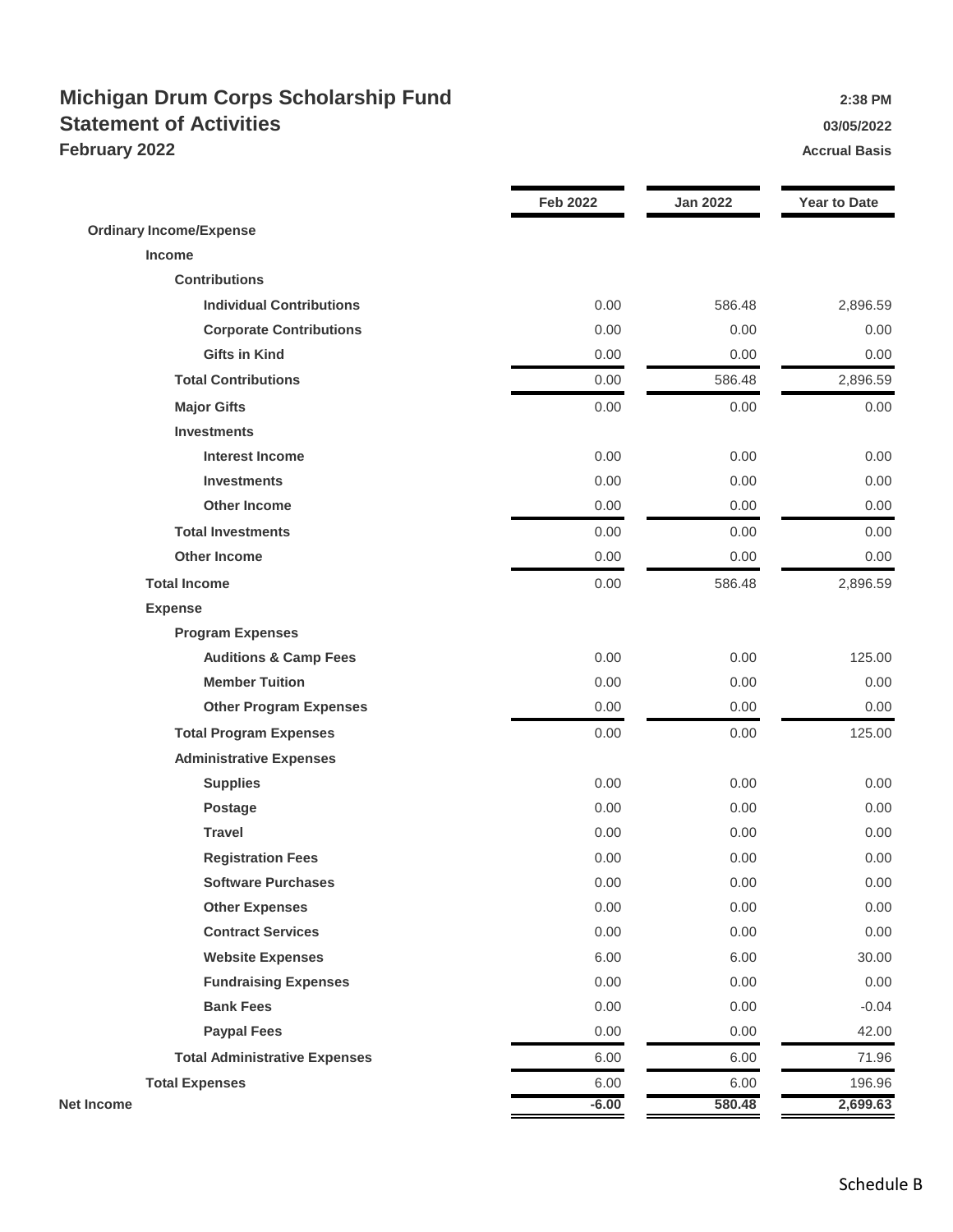## **Michigan Drum Corps Scholarship Fund 2:38 PM** 2:38 PM **Statement of Changes in Net Assets 1988 1989 1989 1989 1989 1989 1989 1989 1999 1999 1999 1999 1999 1999 1999 1999 1999 1999 1999 1999 1999 1999 1999 1999 1999 1999 19**

**As of February 28, 2022 Accrual Basis Accrual Basis Accrual Basis** 

|                                                      | <b>Feb 2022</b> | <b>Jan 2022</b> | <b>Year to Date</b> |
|------------------------------------------------------|-----------------|-----------------|---------------------|
| <b>Total Unrestricted Revenues</b>                   | 0.00            | 586.48          | 786.48              |
| <b>Net Assets Released from Restriction</b>          | 0.00            | 0.00            | 0.00                |
| <b>Total Unrestricted Expenses and Losses</b>        | $-6.00$         | $-6.00$         | $-154.96$           |
| <b>Increase in Unrestricted Net Assets</b>           | $-6.00$         | 580.48          | 631.52              |
| <b>Donor Restricted Net Assets</b>                   | 0.00            | 0.00            | 0.00                |
| <b>Temporarily Restricted Net Assets</b>             | 1,000.00        | 1,000.00        | 1,000.00            |
| <b>Contributions</b>                                 | 0.00            | 0.00            | 0.00                |
| <b>Net Assets Released from Restriction</b>          | 0.00            | 0.00            | 0.00                |
| <b>Increase in Temporarily Restricted Net Assets</b> | 0.00            | 0.00            | 0.00                |
| <b>Permanently Restricted Net Assets</b>             | 0.00            | 0.00            | 0.00                |
| <b>Contributions</b>                                 | 0.00            | 0.00            | 2,110.11            |
| <b>Total Restricted Expenses and Losses</b>          | 0.00            | 0.00            | $-42.00$            |
| <b>Increase in Permanently Restricted Net Assets</b> | 0.00            | 0.00            | 2,068.11            |
| <b>Change in Net Assets</b>                          | $-6.00$         | 580.48          | 2,699.63            |
| <b>Beginning Net Assets:</b>                         | 16,504.33       | 15,923.85       | 13,798.70           |
| <b>Ending Net Assets:</b>                            | 16,498.33       | 16,504.33       | 16,498.33           |